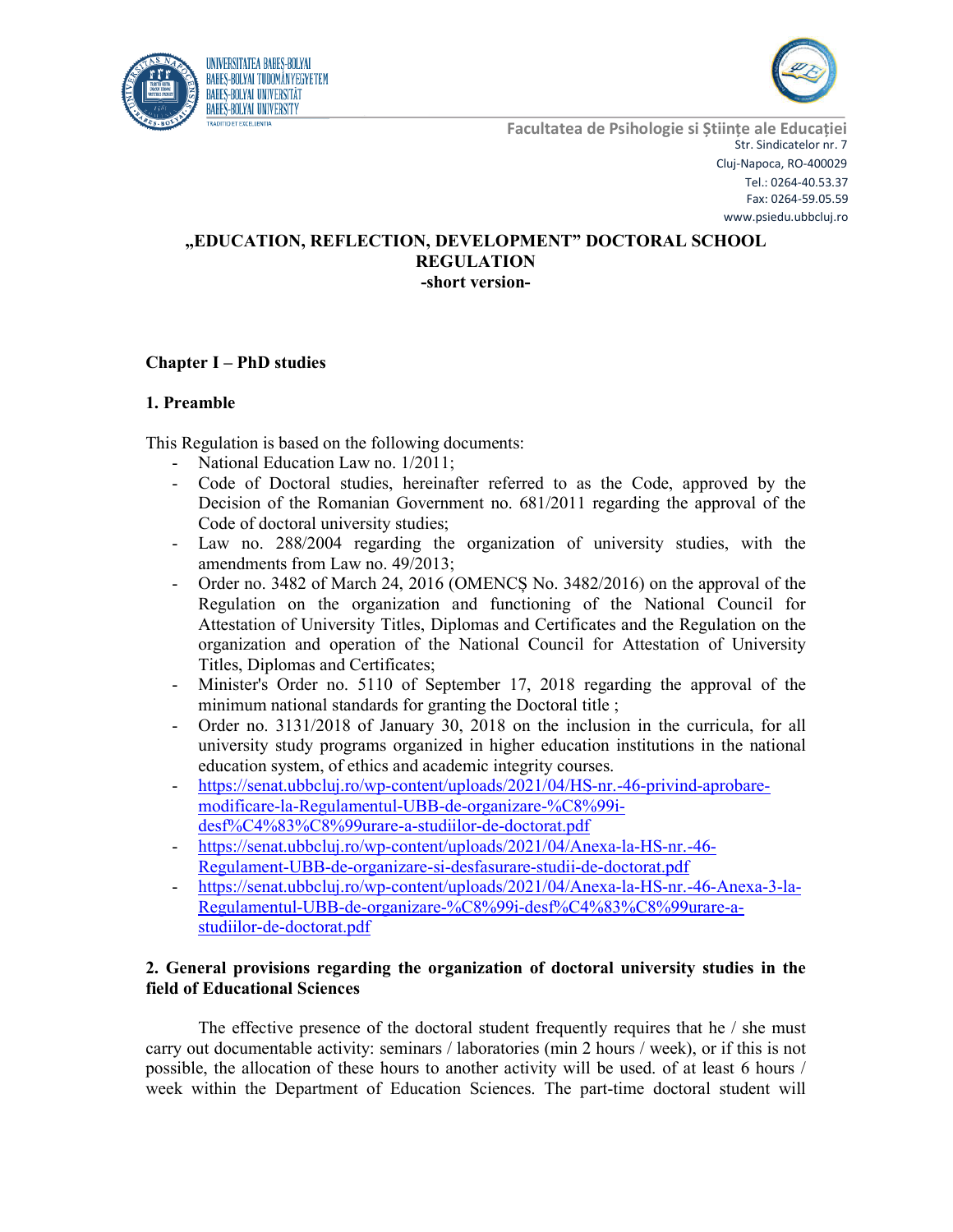



provide a minimum of 10 hours / month allocated to the activities within the Department of Educational Sciences.

For fee-paying doctoral students, the UBB Senate establishes for each academic year, at the proposal of the council of the Faculty of Psychology and Educational Sciences, a fee.

## **3. The structure and functioning of the Doctoral School Education-Reflection-Development**

The program of doctoral studies in the field of Educational Sciences is organized by the Doctoral School Education - Reflection - Development.

ȘDERD operates within the structure of the Department of Educational Sciences within the Faculty of Psychology and Educational Sciences, UBB. ȘDERD has a rank equal to that of a department within the faculty.

The content of the doctoral study programs offered by ȘDERD is an integral part of the university study programs organized within the Faculty of Psychology and Educational Sciences.

The activity of ȘDERD is guided and coordinated by a Council of the doctoral school, which is subordinated to the Council for Doctoral University Studies (hereinafter CSUD).

ȘDERD is led by the doctoral school council. The ȘDERD Council is chaired by the director of the doctoral school, who is a full member of the doctoral school council. According to CSUD regulations, the SDERD Council consists of 4 members: the director of the doctoral school, a doctoral supervisor, a doctoral student and a scientific personality from outside the doctoral school who has a significant international recognition, proposed by the SERD director and endorsed by the school council. doctoral degree. The proposal is subject to the universal, direct, secret and equal vote of the titular doctoral supervisors in the respective doctoral school.

The purpose of ȘDERD is to ensure the improvement and extension of psychopedagogical and methodological training, attested by the diploma obtained at the end of master's degree studies, by teaching, seminar, evaluation, scientific research, capitalization of scientific research, in order to form a new generations of researchers according to the specifics of the field of Education Sciences.

In the field of pedagogical and didactic research, ȘDERD aims to: promote broad thematic concepts and efficient methodological commitments, with authentic educational values, both in the field of fundamental research and in the field of applied education sciences; cultivating the critical, reflective spirit in relation to the main challenges of the contemporary era; adopting modern, contemporary and comparative perspectives on the research topics addressed; promoting the comprehensive, inter- and trans-disciplinary vision, in which pedagogy and related sciences have a decisive role.

These principles are achieved by developing various forms of collaboration, based on concluded agreements, with other doctoral schools within UBB, and from other universities, as well as with research units in the country and abroad.

ȘDERD provides doctoral students and researchers with access to scientific information resources and equipment necessary to carry out scientific research in the best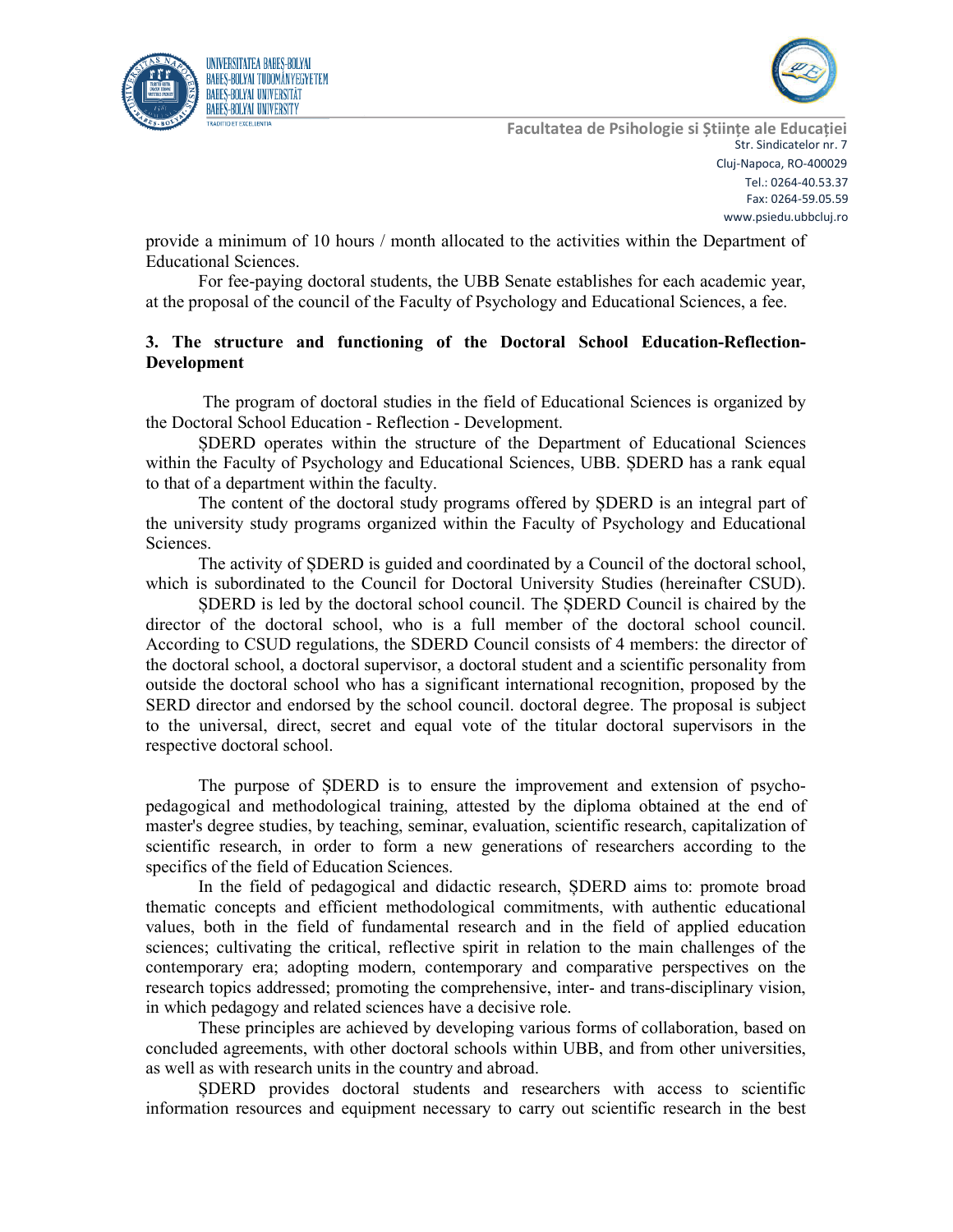



conditions in the field of Educational Sciences (databases, libraries, research centers, laboratories, Internet).

At the ȘDERD headquarters, in collaboration with the management of the Faculty of Psychology and Educational Sciences, a multifunctional room is arranged for the development of activities within the doctoral studies in Educational Sciences.

ȘDERD encourages professional mobility at national and international level, participation in scientific events, publishing activity of teachers, researchers and doctoral students in order to improve training.

ȘDERD provides institutional support to doctoral students, doctoral supervisors, researchers to participate, in the country or abroad, in scientific research internships, scientific events, workshops, summer schools in the field of Education Sciences.

Within ȘDERD, every academic year, a scientific communication session is organized for doctoral students, open to other researchers from UBB or outside it.

The results of the training and research programs within ȘDERD are reflected in the scientific publications of doctoral students and teachers and researchers affiliated to the doctoral school, as well as in the scientific level of doctoral theses developed by doctoral students within ȘDERD.

The management activities, respectively, of guiding the doctoral students as well as the didactic ones provided in the doctoral study programs of ȘDERD are normed and remunerated (after their provision) in accordance with the legislation in force (art. 287 (7), ( 15) LEM), within the limit of 12 conventional hours per week: 0.5 conventional hours for a maximum of 8 doctoral students for the entire period of doctoral studies, and 2.5 conventional hours per course, respectively 1.5 conventional hours seminar time for 12 weeks of teaching activity performed in semester I. For the payment of the members of the guidance commissions, according to the decision of the ȘDERD Council, 0.1 conventional hours are normed for each guided doctoral student.

#### **4. PhD supervisors**

A doctoral supervisor is a holder in ȘDERD of UBB if he meets the following conditions: a) he had the quality of doctoral supervisor in Education Sciences at UBB at the time of the entry into force of LEN no. 1/2011 or acquired the quality of doctoral supervisor according to art. 166 of LEN no. 1/2011; b) has an employment contract for an indefinite period with UBB; c) by decision of the SDERD Council he was granted the right to conduct doctorates in Education Sciences within the doctoral studies program in Education Sciences offered by SDERD, and is willing to work within SDERD.

A doctoral supervisor who is a holder in ȘDERD of UBB cannot be at the same time holder in another doctoral school in UBB, and does not have the right to conduct doctorates at other IOSUDs at the same time, except for co-supervised doctorates. As a university teacher or affiliated researcher, he can carry out activities in other doctoral schools.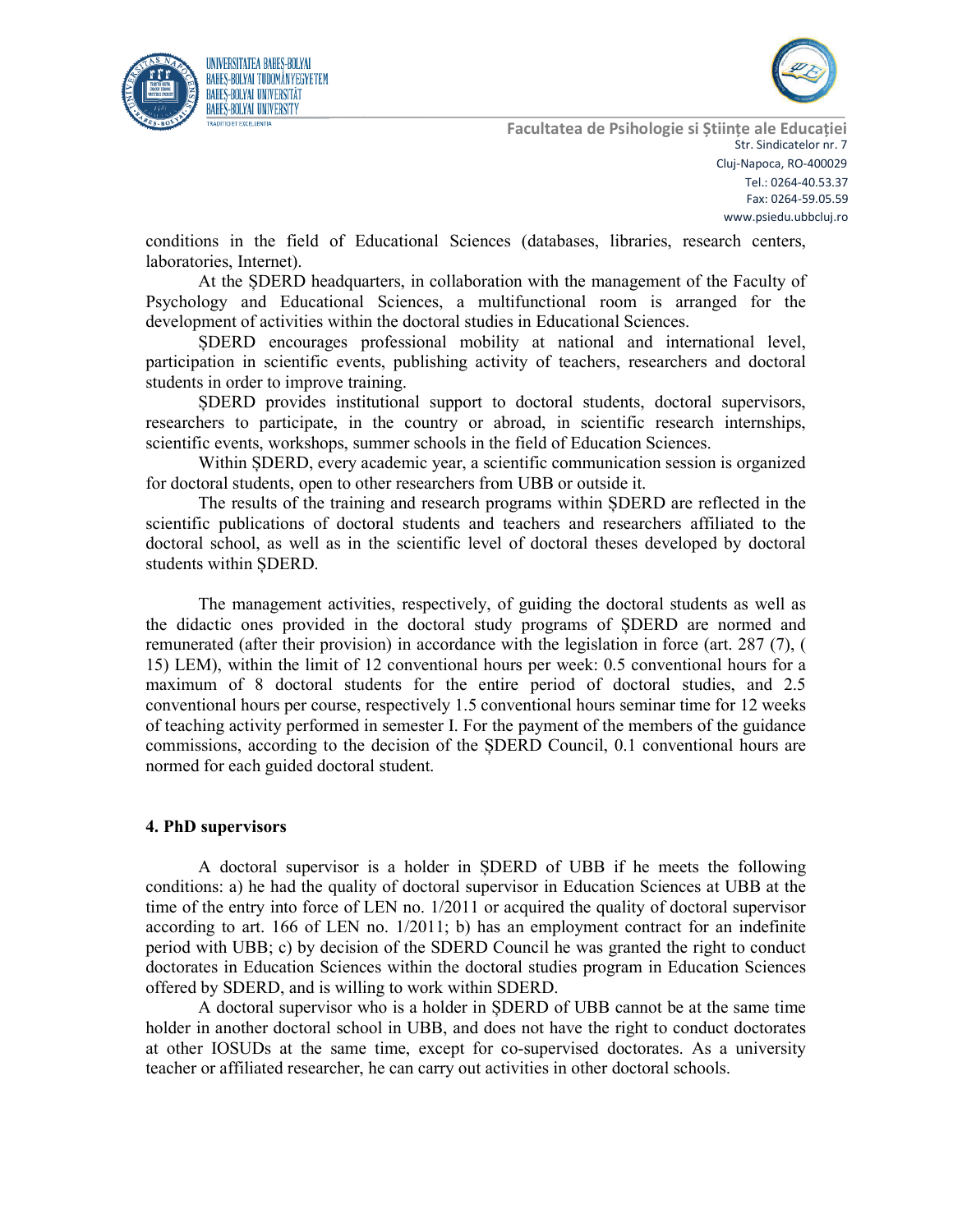



The rights and obligations of the doctoral supervisor at ȘDERD derive from the National Education Law no. 1/2011, UBB Charter, from the SDERD Regulation, as well as from its employment contract.

The doctoral student has the status provided by LEN, the UBB Charter, the Code of Doctoral Studies, the IOSUD Regulation, the SDERD Regulation and the other norms adopted by UBB, the Faculty of Psychology and Educational Sciences and ȘDERD.

PhD students are employed by UBB as research assistants or university assistants, for a determined period. They are included in research positions in the staff status of ȘDERD.

The necessary effective presence of the doctoral student within ȘDERD is decided by the doctoral supervisor depending on the specifics and the period of the training program, with compliance with the provisions of this regulation. It is mandatory, throughout the doctoral studies in the field of Educational Sciences, monthly, at least one face-to-face meeting or, as the case may be, by video conference, Skipe system, etc. between the doctoral supervisor and the doctoral student.

ȘDERD requests from doctoral students the observance of the training programs organized within ȘDERD, the active participation in their design, organization and development, the active participation in the organization and development of scientific events within ȘDERD, the fulfillment of the minimum standards of scientific publications, the observance of ethical norms and professional ethics.

The doctoral student within ȘDERD, in collaboration with the Department of Education Sciences, can carry out teaching activities, within the first and second cycles of university studies of UBB, within 4-6 teaching hours per week, according to the doctoral studies contract . Teaching activities that exceed this level will be remunerated in accordance with the legislation in force, falling under the Labor Code, respecting the rights and obligations of the employee and paying contributions due, according to law, to state social insurance, unemployment insurance, to social health insurance and for accidents at work and occupational diseases.

### **6. Admission to PhD studies**

Admission to doctoral studies in the field of Educational Sciences is based on a competition organized by UBB, through FDI and SDERD in accordance with the framework methodology for organizing admission to higher education institutions in Romania, developed annually by the Ministry and UBB's own regulations.

Registration for the competition for admission to doctoral studies in Educational Sciences can be done regardless of the field in which the candidate obtained the bachelor's and master's degree.

In consultation with the ȘDERD board, the full-time PhD supervisors establish, in detail and at least 2 months before the date of the admission competition, the evaluation criteria of the candidates and the selection criteria of the candidates for the places offered by them for the admission competition. These criteria will be communicated in writing to FDI and made public by the most varied and accessible means possible, including the Internet.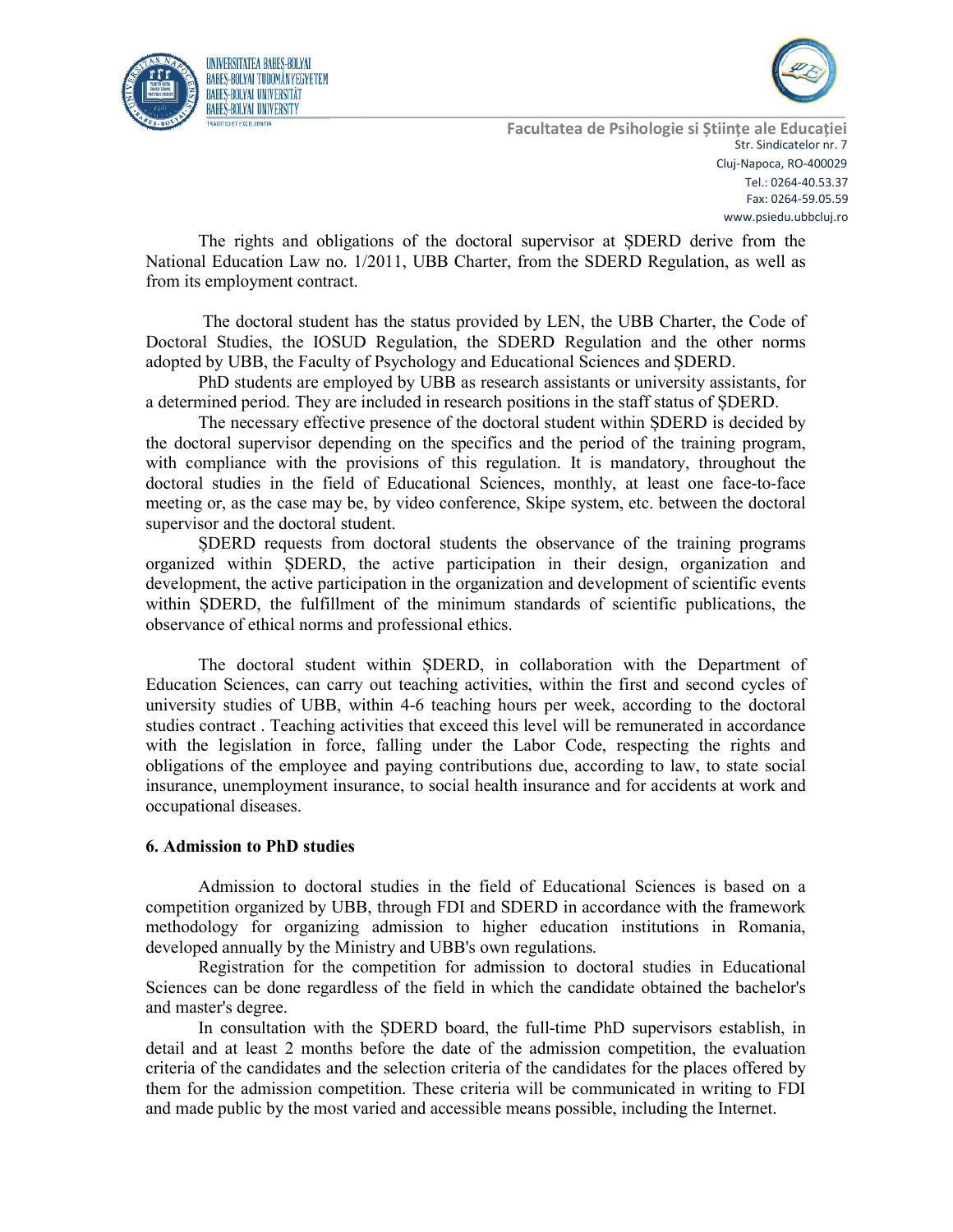



In the field of Educational Sciences, the doctoral admission competition consists of two tests:

a) a specialized test, in writing or orally, at the decision and on the basis of a topic announced by the doctoral supervisor, with the agreement of the ȘDERD council, at least two months before the date of the admission competition;

b) an interview in which the candidate's scientific concerns, his research skills and the proposed topic for the doctoral thesis are analyzed .

In special conditions (state of emergency / state of alert / other special situations), at the proposal of SDERD and with the approval of CSUD, the competition tests can also take place by videoconference, the admitted candidates will travel to the SDERD headquarters in order to be admitted to the program. doctorate before the date of enrollment (beginning of the academic year).

For each specialized test, the commission gives a grade between 1 and 10, the average of these grades being the grade obtained by the candidate in the admission contest. Candidates who have obtained a minimum average of 8 will be declared admitted, in descending order of the averages obtained and within the limits of the places put up for competition.

#### **7. Doctoral student training program**

The training program based on advanced university studies in the field of Educational Sciences is achieved by the participation of the doctoral student in the activities within 3 disciplines focused on the specifics of the Doctoral School  $(3 + 1)$  hours / week), to which is added the discipline of Ethics and academic deontology, a discipline common to all doctoral programs (minimum 14 hours). The three disciplines focused on the specifics of the Doctoral School in the training program based on advanced university studies in Education Sciences of a doctoral student are established by the doctoral supervisor and the doctoral student and are subject to the approval of the ȘDERD council.

Each subject taught can end with an exam. The presentation at the exam is not obligatory for the doctoral student. If the doctoral student wishes to be examined, he / she requests in writing to the SDERD director to fix, during the examination sessions established by the Faculty of Psychology and Educational Sciences, the date for the examination and the appointment of an examination commission.

#### **8. Elaboration and public defense of the doctoral thesis**

The doctoral thesis in the field of Educational Sciences must comply with the requirements established by the SDERD Regulation. In order to institutionalize and collaborate with other similar doctoral schools, ȘDERD elaborates a guide for writing the doctoral thesis according to the particularities of the field of Education Sciences, specifying elements such as: formal structure of the thesis, content elements, minimum number of pages, references to bibliographic references, formal technical editing requirements. The author and the title of the doctoral thesis as well as the supervisor of the doctoral thesis will be specified